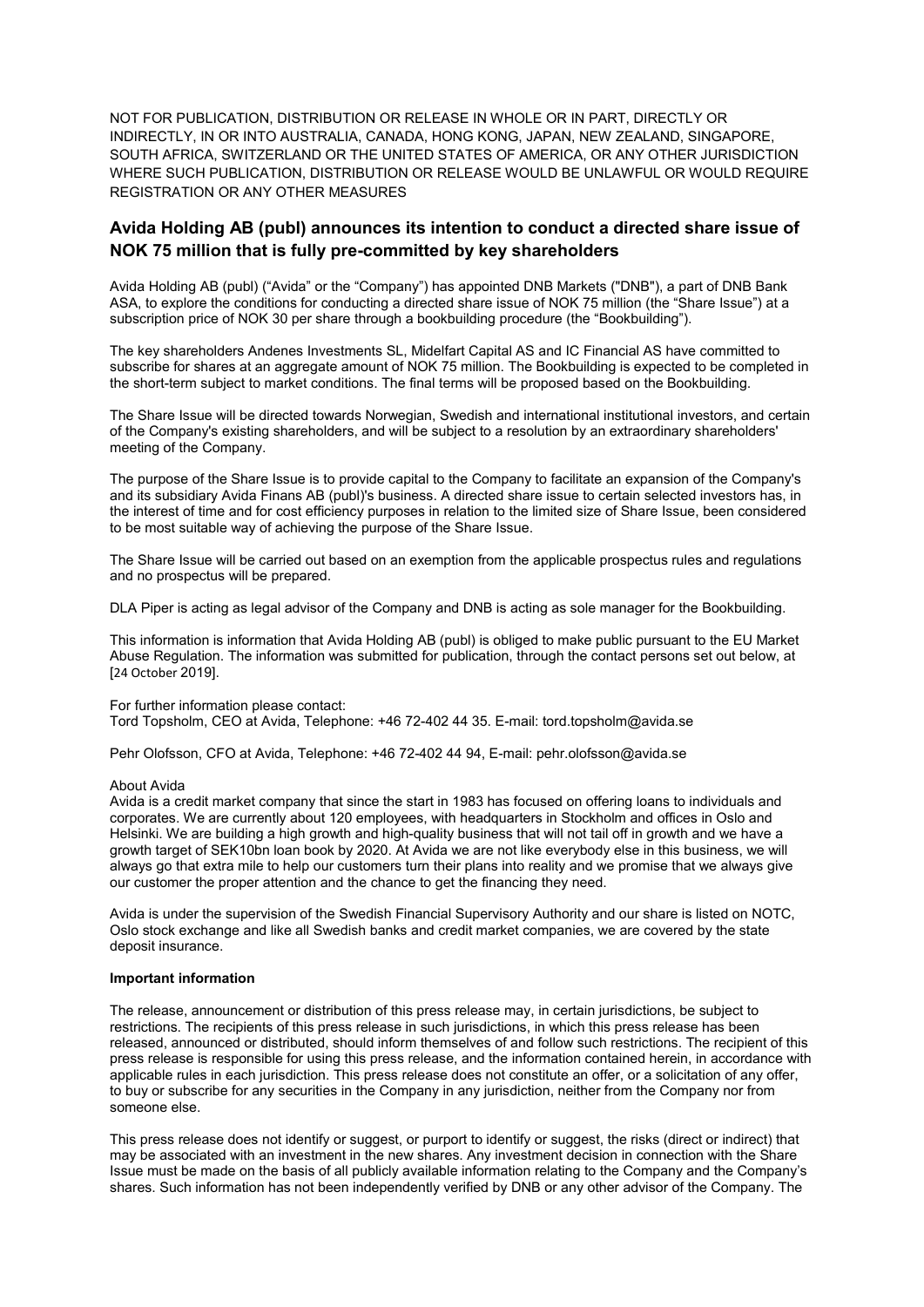information contained in this press release is for background purposes only and does not purport to be full or complete. No reliance may be placed for any purpose on the information contained in this press release or its accuracy or completeness. DNB is acting for the Company in connection with the transaction and no one else and will not be responsible to anyone other than the Company for providing the protections afforded to its clients nor for giving advice in relation to the transaction or any other matter referred to herein.

This press release does not constitute a recommendation concerning any investor's option with respect to the Share Issue. Each investor or prospective investor should conduct his, her or its own investigation, analysis and evaluation of the business and data described in this press release and publicly available information. The price and value of securities can go down as well as up. Past performance is not a guide to future performance.

This press release does not constitute or form part of an offer or solicitation to purchase or subscribe for securities in the United States. The securities referred to herein may not be sold in the United States absent registration or an exemption from registration under the US Securities Act of 1933 (the "Securities Act"), as amended, and may not be offered or sold within the United States absent registration or an applicable exemption from, or in a transaction not subject to, the registration requirements of the Securities Act. There is no intention to register any securities referred to herein in the United States or to make a public offering of the securities in the United States. The information in this press release may not be announced, published, copied, reproduced or distributed, directly or indirectly, in whole or in part, within or into, Australia, Canada , Japan, Hong Kong, New Zealand, Singapore, South Africa, Switzerland, the United States or in any other jurisdiction where such announcement, publication or distribution of the information would not comply with applicable laws and regulations or where such actions are subject to legal restrictions or would require additional registration or other measures than what is required under Swedish law. Actions taken in violation of this instruction may constitute a crime against applicable securities laws and regulations.

This press release is not a prospectus for the purposes of regulation (EU) 2017/1129 (the "Prospectus Regulation") and has not been approved by any regulatory authority in any jurisdiction. The Company has not authorized any offer to the public of shares or rights in any member state of the EEA and no prospectus has been or will be prepared in connection with the Share Issue. In any EEA Member State, this communication is only addressed to and is only directed at a limited selected number of existing shareholders and qualified investors in that Member State within the meaning of the Prospectus Regulation.

In the United Kingdom, this press release and any other materials in relation to the securities described herein is only being distributed to, and is only directed at, and any investment or investment activity to which this document relates is available only to, and will be engaged in only with, "qualified investors" who are (i) persons having professional experience in matters relating to investments who fall within the definition of "investment professionals" in Article 19(5) of the Financial Services and Markets Act 2000 (Financial Promotion) Order 2005 (the "Order"); or (ii) high net worth entities falling within Article 49(2)(a) to (d) of the Order (all such persons together being referred to as "relevant persons"). In the United Kingdom, any investment or investment activity to which this communication relates is available only to, and will be engaged in only with, relevant persons. Persons who are not relevant persons should not take any action on the basis of this press release and should not act or rely on it.

## Information to distributors

Solely for the purposes of the product governance requirements contained within: (a) EU Directive 2014/65/EU on markets in financial instruments, as amended ("MiFID II"); (b) Articles 9 and 10 of Commission Delegated Directive (EU) 2017/593 supplementing MiFID II; and (c) local implementing measures (together, the "MiFID II Product Governance Requirements"), and disclaiming all and any liability, whether arising in tort, contract or otherwise, which any "manufacturer" (for the purposes of the MiFID II Product Governance Requirements) may otherwise have with respect thereto, the shares in the Company have been subject to a product approval process, which has determined that such shares are: (i) compatible with an end target market of retail investors and investors who meet the criteria of professional clients and eligible counterparties, each as defined in MiFID II; and (ii) eligible for distribution through all distribution channels as are permitted by MiFID II (the "Target Market Assessment"). Notwithstanding the Target Market Assessment, distributors should note that: the price of the shares in the Company may decline and investors could lose all or part of their investment; the shares in the Company offer no guaranteed income and no capital protection; and an investment in the shares in the Company is compatible only with investors who do not need a guaranteed income or capital protection, who (either alone or in conjunction with an appropriate financial or other adviser) are capable of evaluating the merits and risks of such an investment and who have sufficient resources to be able to bear any losses that may result therefrom. The Target Market Assessment is without prejudice to the requirements of any contractual, legal or regulatory selling restrictions in relation to the Share Issue.

For the avoidance of doubt, the Target Market Assessment does not constitute: (a) an assessment of suitability or appropriateness for the purposes of MiFID II; or (b) a recommendation to any investor or group of investors to invest in, or purchase, or take any other action whatsoever with respect to the shares in the Company.